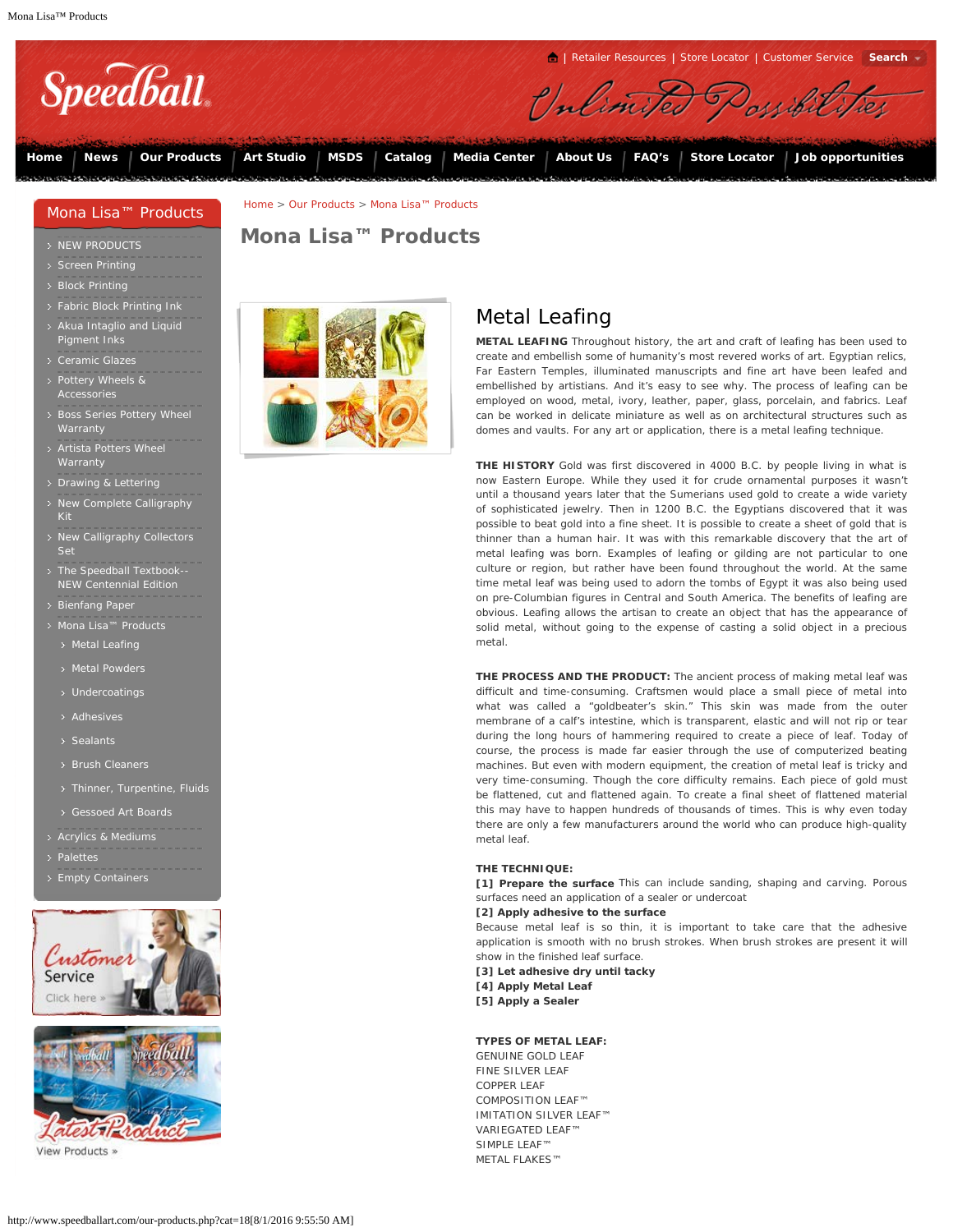AUTHENTIC METAL POWDER™ UNDERCOATINGS

Traditionally, undercoatings have been applied for both form and function. Because leafing requires a non-porous surface, undercoating's often act as a sealant. It also provides an additional color enhancement or tint to the applied leaf. Red Oxide was used as the traditional undercoating by master gilders because it brought out the brilliance of the gold leaf, and since leaf is thin, it was often burnished and sanded to let the undercoating show through. This technique is often referred to as Old World gilding.

[Back to top](#page-0-1)



## Metal Powders

### **Metal Powders™**

This versatile product gives the true look of metal in any mixed medium. Finely ground metal powders are used as a metallic pigment that retain the look and feel of metal when mixed with a binder. Powders can be blended to create faux finished surfaces and faux patinas. Metal powders take on the characteristics of the medium they are mixed with, whether it is a gloss, flat, frosted or iridescent finish. True metal powders have a brilliance that is not achieved with Mica Powders. While it is best to use an oil base to mix, water based sealers work well and will not tarnish metal powders. Metal Powders™ can also be annealed in the oven. This works on items, which will not burn at 300 degrees for 5 minutes. This technique lends itself well to polymer clays, glass and metals. Metal Powders™ are best used on surfaces that are intricate and where regular metal leaf techniques can not be easily applied.

[Back to top](#page-0-1)



## Undercoatings

Traditionally, undercoatings have been applied for both form and function. Because leafing requires a non-porous surface, undercoating's often act as a sealant. It also provides an additional color enhancement or tint to the applied leaf. Red Oxide was used as the traditional undercoating by master gilders because it brought out the brilliance of the gold leaf, and since leaf is thin, it was often burnished and sanded to let the undercoating show through. This technique is often referred to as Old World gilding

[Back to top](#page-0-1)



## Adhesives

Adhesive or sizing, comes in many forms, and all forms share one important property called open time. This is the amount of time that the adhesive stays workable after it has been applied. In most cases, the adhesives used for leafing will allow the artist to apply the adhesive to large areas without having to worry about it drying out before leaf is applied. Traditional adhesives are oil based, but in recent years, the advancement of water-based adhesives has made them very popular.

[Back to top](#page-0-1)



## **Sealants**

Sealants are applied to metal leaf to protect its appearance. While pure gold leaf does not need to be sealed a sealant is usually applied to help insure that the leaf does not wear away over time. Composition and other leafs must be sealed to prevent oxidation and tarnishing. Often times it is desirable to tone down the leaf by applying a water-based glaze. If this effect is desired, it is important to seal the leaf before applying the glaze. Common sealants include urethanes and shellac, but there are some excellent water-based sealants available.

[Back to top](#page-0-1)

## Brush Cleaners

http://www.speedballart.com/our-products.php?cat=18[8/1/2016 9:55:50 AM]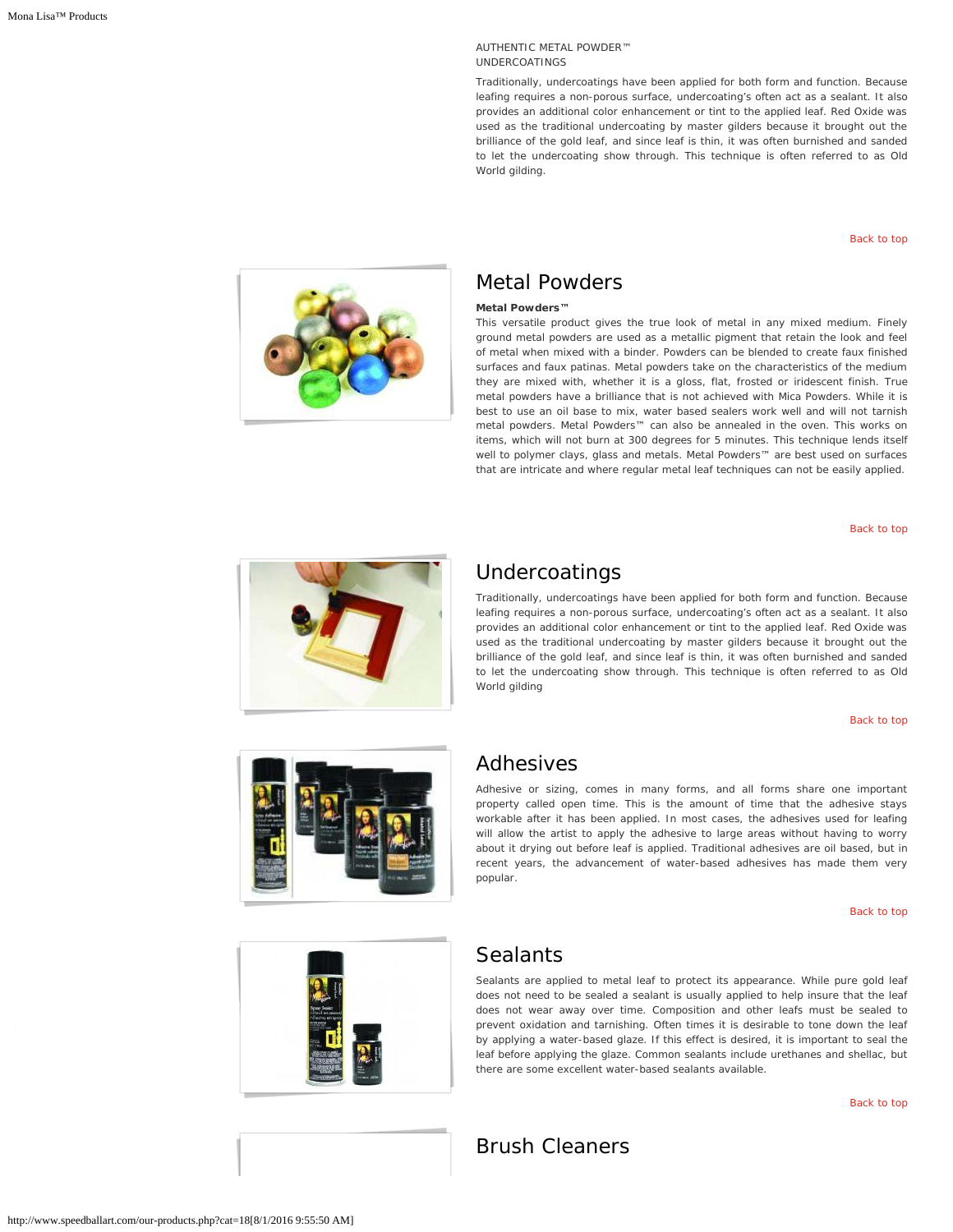

Mona Lisa™ has developed the ultimate brush cleaning system Power Wash™ designed to remove dried paint from brushes. Oil, acrylic, even glue is easily removed from the bristles. If paint is into the ferrule, simply soak it overnight and the dried paint is released. Pink Soap™ is the standard for safe non-toxic brush cleaners. Use Pink Soap to clean brushes and put a conditioneer back into the bristles before storing it. Brush Shaper™ is a bristle resortation solution that puts a sizing into your brush and helps to keep its shape for future use.

#### **Pink Soap™**

#### *Brush Cleaner, Preserver, Conditioner*

Pink Soap is the ideal brush cleaner. Cleans oils, acrylics and watercolor paints. Contains a conditioner - leaves no greasy after feel. Contains NO chlorides, alkalis, phosphates, solvents, alcohol. New improved formula has a pleasant aroma. Comes in various sizes: 1ox, 4oz, 8oz, 12oz & Gallon.

#### **Power Wash™**

#### *Synthetic Brush Cleaner*

Removes dried paint and varnish from synthetic artist brushes. Power Wash™ is the most powerful non-toxic waterbased synthetic brush cleaner on teh market with no harmful chemicals or odors. NOTE: Power Wash is designed for synthetic brushes. DO not use with natural hair brushes.

#### **Brush Shaper™**

#### *Brush Restoration*

Returns brush bristles to their original shape and quality. To Use: Clean brush, dip bristles into Brush Shaper™, shape brush, let dry and store. When ready to use again - rinse brush bristles with water or brush bristles free of Brush Shaper™ with palm of hand.

[Back to top](#page-0-1)



### Thinner, Turpentine, Fluids

### **Mona Lisa™ Odorless Thinner**

### Artist Quality - Low Texicity

Mona Lisa Odorless Paint thinner is a versatile, multi-purpose thinner for use on all types of oil paints, varnishes and enamels. This product is a brush accessory cleaner and degreaser. Preferred by many chemical sensitive artist for its low odor and toxic levels. Packaged in a spill proof, shatterproof container.

#### **Mona Lisa™ Linseed Oil**

Boiled Linseed Oil for use with oil-based paints

#### **Mona Lisa™ Gum Turpentine**

Professional quality thinner for oil based paints, varnishes and enamels.

#### **Mona Lisa™ Brush Cleaner / Conditioner**

Use with all types of artist oil paints, varnishes and enamels. Use with Brush Cleaning Tank to preserve brush life.

#### **Mona Lisa™ Brush Tank**

Use with Brush Cleaning Tank to preserve the brush life. Tank has a galvanized screen for cleaning brushes and a tight fitting lid for storing cleaning fluid

[Back to top](#page-0-1)



### Gessoed Art Boards

### **Mona Lisa Gessoed Art Board**™

Can be used for most unique style and techniques. Our gessoed boards are designed with a slight tooth finish to accommodate as many techniques as possible. To increase tooth, apply a coat of gesso and finish with heavy grit sandpaper. To achieve an eggshell or ultra smooth surface, lightly sand with extra fine sandpaper, steel wool or Mona Lisa Super Film.